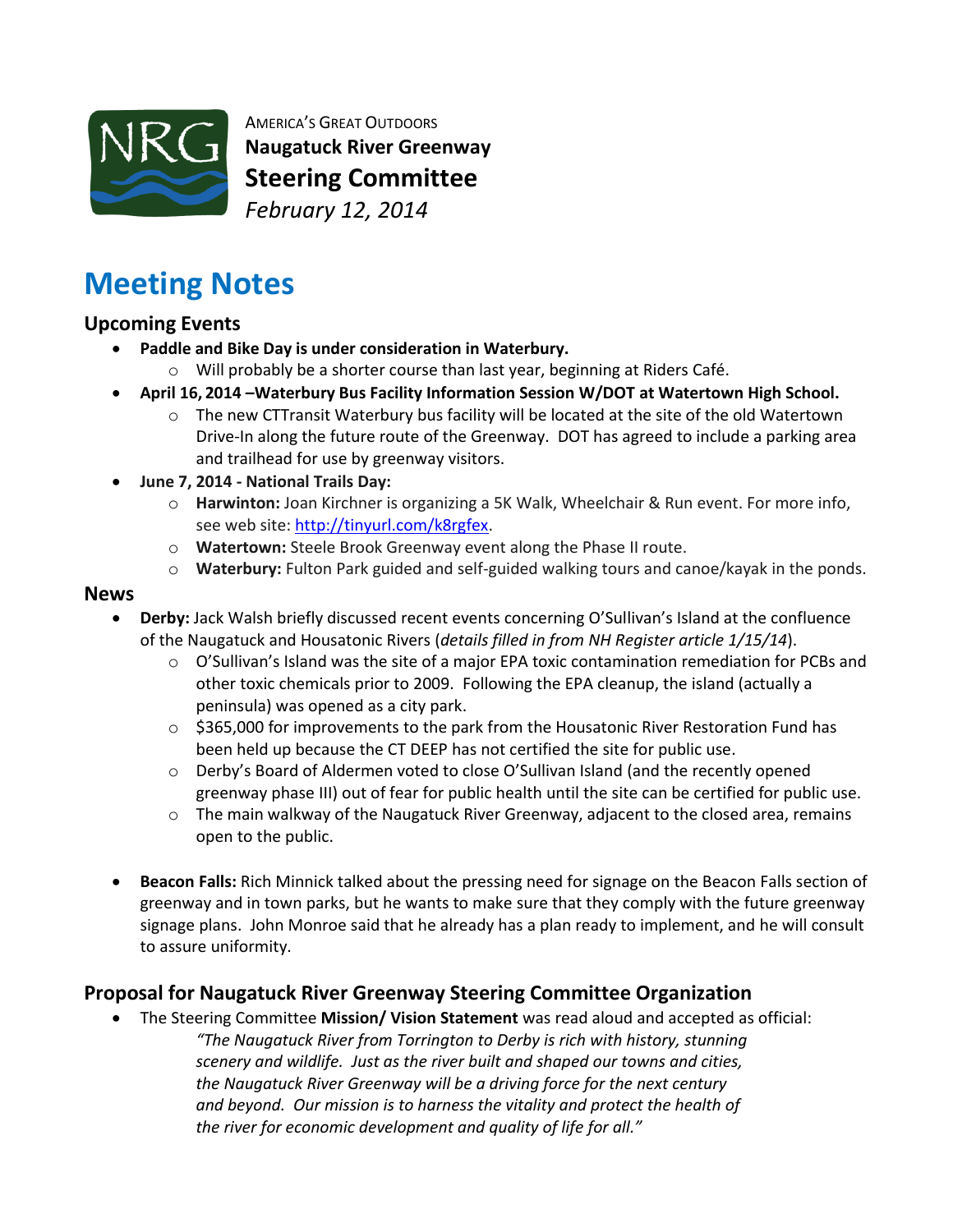- Steering Committee **Composition and Member Responsibilities** were discussed:
	- $\circ$  Committee membership will include all current members who wish to continue to serve and agree to meet Committee responsibilities.
	- $\circ$  Membership will continue to be on a volunteer basis (not by appointment) with the goal to have those best able to help the committee available to serve.
	- o Recruit membership from unrepresented towns:
		- Torrington Sam Gold
		- $\blacksquare$  Thomaston Will Cummings
		- **Seymour-**
		- **Naugatuck- Jim Stewart**
		- **E** Litchfield- Ingrid Manning
	- $\circ$  Companies with a potential interest will be contacted for possible inclusion:
		- Princeton Engineering (Laura Wildman), Milone&MacBroom, Fuss&O'Neill.
	- $\circ$  A broader distribution list will be compiled to include those who are not on the Committee but should be kept informed on committee business
		- **This should include all river town CEOs**
	- o The establishment of the following Task Forces was discussed:
		- Local Relationships (Jack Walsh, Chuck Berger, Sam Gold)
		- **State Relationships (Susan Peterson, Laurie Giannotti)**
		- Economic Development/ Grants (Kathy McNamara, Sheila O'Malley, Sam Gold, Jack Walsh)
		- **Advocacy/ Lobbying (Ingrid Manning)**
		- Communications/ Website (Ingrid Manning, Kevin Zak, Vicki Barnes, Jack Walsh)
		- **Signage (John Monroe, Rich Minnick)**
		- Engineering/ Design/ Construction (Chuck Berger, John Monroe)
		- Events Coordination (Joan Kirchner, Jim O'Rourke, Dave Faber, Chuck Berger)
		- Environment (Bob Gregorski, Kevin Zak, Vickie Barnes)
		- Art **-** Kathy McNamara suggested that an additional task force be added to include Art. Construction of the greenway is an excellent opportunity for the introduction of public art which can be included in many grant requests.
			- Chris Way said that murals on Corps of Engineers walls might be permitted, and followed up with an e-mail stating that it has been allowed in the past, but requires permissions and coordination in advance.
- **3 Co-Chairs** will serve on a revolving basis:
	- o **Ingrid Manning** –Communications and Website Priority.
	- o **Chuck Berger** –Design/ Construction and Event coordination Priority.
	- o **Jack Walsh** -Economic Development, Data Gathering and Presentation Priority.
- Sam Gold offered **COGCNV staff to provide administrative and clerical assistance**.
	- $\circ$  Rich Minnick explained that the role COG has played in the greenway committee is often overlooked at COG meetings. A letter of appreciation to COG Chairman Ed Edelson was suggested.
- **2014 Meeting Schedule:** March 12, May 14, July 9, September 10, November 12.
	- $\circ$  The COG conference room is available as a central meeting point, but a variety of locations should be considered.
	- $\circ$  Outdoor summer meetings should be planned to visit and highlight recent progress.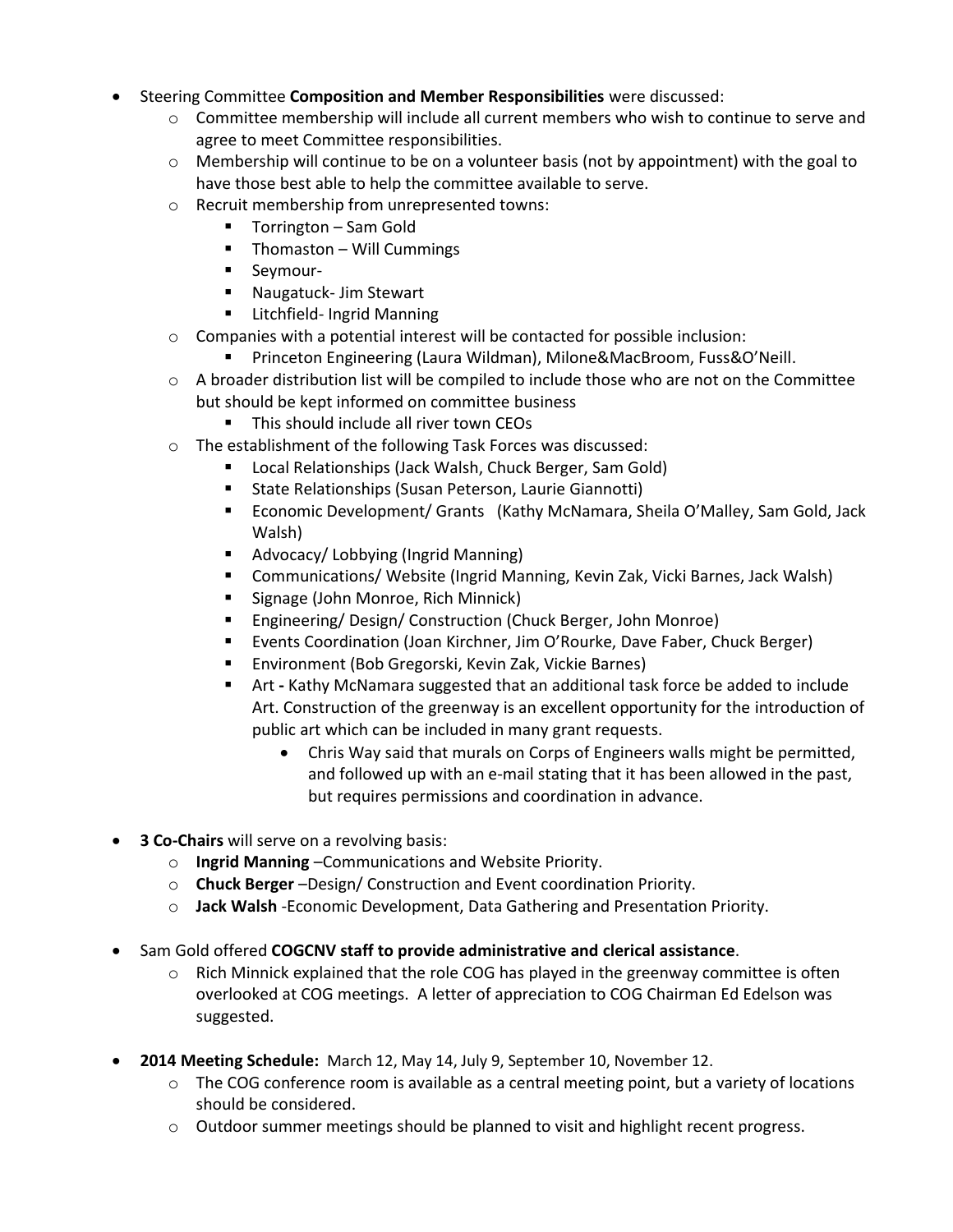# **Greenway Role in Economic Development and Community Revitalization**

- Sam Gold and Kathy McNamara discussed **Waterbury's TIGER Grant Application.** 
	- o The Transportation Investment Generating Economic Recovery (TIGER) program is a federal grant administered by the US Department of Transportation aimed at incentivizing transportation projects which generate economic growth, reduce energy use, and transform environmentally degraded areas in economically depressed areas.
	- o The program is tailored to large grant requests which are typically awarded to larger cities. Hartford, New Haven and Bridgeport have all successfully applied for TIGER funds.
	- $\circ$  Waterbury will apply for a TIGER grant this spring to fund Phase II of the Waterbury section of Greenway. The approximately \$33 million project, currently in design by The RBA Group, will consist of a bike/pedestrian trail from Eagle Street along the Naugatuck River to West Main St, pedestrian friendly connections to the train station and downtown (via Freight Street), and a riverside park adjacent to downtown along Jackson Street.
	- o TIGER grants require at least 20% funding match (but to be more competitive, a higher match helps).
	- $\circ$  If successful in securing the grant, a very aggressive 2 year construction time frame could quickly and drastically change the look and feel of downtown Waterbury, attract businesses, visitors and residents, and jump-start the completion of the central section of the Greenway.
	- o Letters of support will be requested from the NRG Steering Committee as well as area towns, focusing on the regional benefits this project will provide.
- There is a **need for data about economic benefits of completed greenway sections.**
	- $\circ$  Kathy McNamara explained that the research for the TIGER grant has revealed a need for data on economic impacts that towns and businesses have experienced after greenway sections have been completed.
	- $\circ$  Compiling this data regionally could help in future grant writing, and may be the basis for a publication.
- All present agreed that compiling information about all aspects of the greenway (history, progress, economic impacts, etc.) into a presentation, pamphlet, or other media should be a priority of the Steering Committee.
	- $\circ$  Would allow accurate and consistent information to be disseminated to the public more easily.
	- o Focus on economic development and presentation to CEDS.
- Steering committee should interface with manufacturing initiatives throughout the valley.
	- o Possible letter of support from NPS.

# **NaugatuckRiver.net Update**

- Kevin Zak explained that he has been regularly updating the website with information, but coordinating calendars and getting people to the site continues to be a problem.
- Several ideas were discussed to increase web traffic:
	- $\circ$  A Billboard –Free billboard time may be available to non-profits if donated by a sign media company (tax write-off).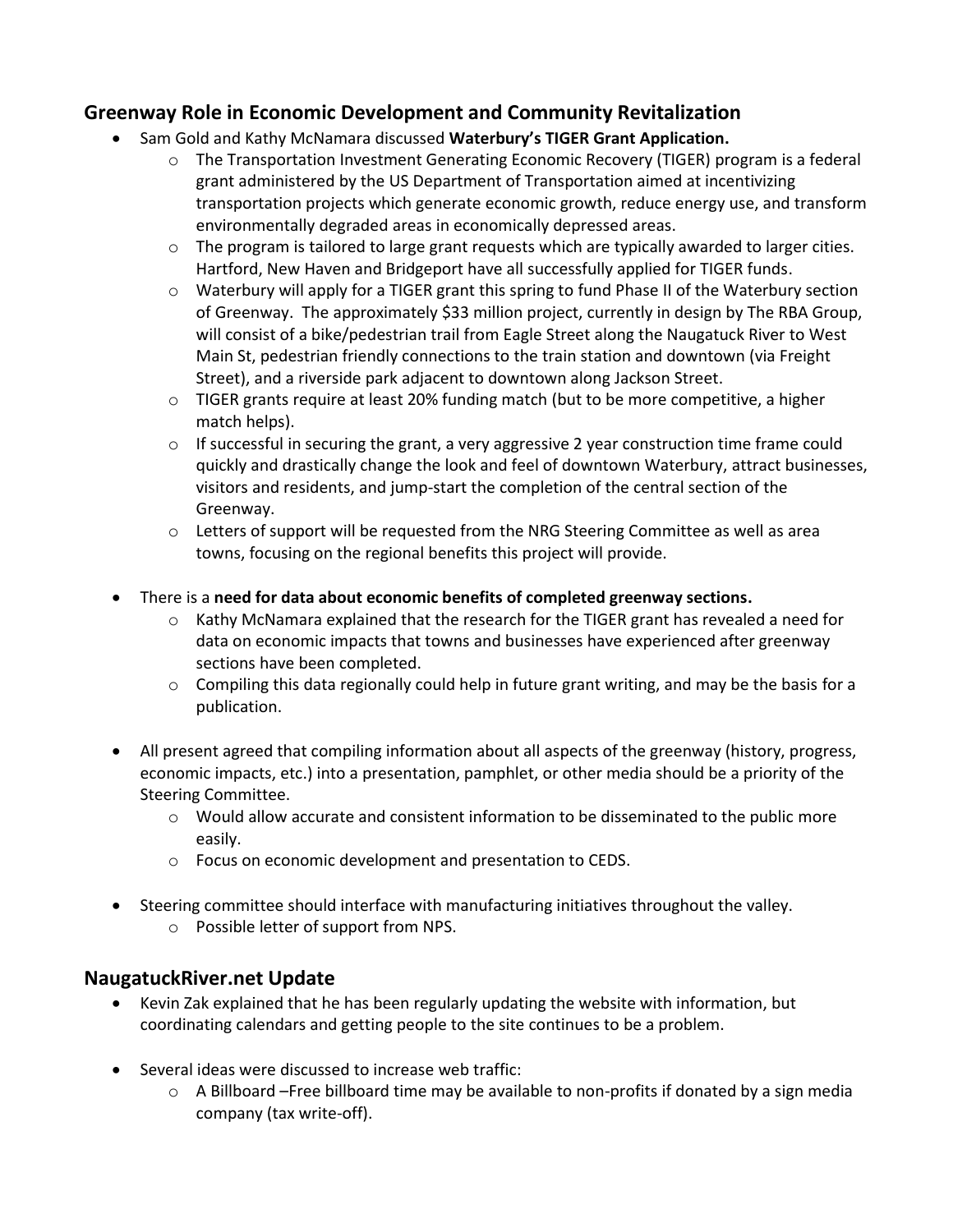- $\circ$  Business cards with the web address distributed where fishing licenses are issued, at bike or kayak shops, and anywhere else that recreational information is posted.
	- **COG** is designing cards and will have them printed.
- o Web-mailings
- o Photo Contest
- $\circ$  Kevin asked for volunteers to get the word out about the website, and for ideas of where business cards can be left: [naugatuckwebsite@hvatoday.org](mailto:naugatuckwebsite@hvatoday.org)
- A complete overhaul of the website is planned using a CT Community Foundation grant.
	- o Focus will be on getting information to those looking to get out on the river.

### **2014 Priorities/ Next Steps**

- Contact potential new members
	- o From towns without current representatives.
	- o From companies and other potential interested parties.
- Organizing a community forum was discussed, but it was decided to focus on supporting outside **events** for this year, while putting a forum off until the future.
- Develop **presentations**, pamphlets, brochures, and other media which will allow committee members to present the Greenway to outside organizations, CEDS, COGs, Municipalities, etc.
	- o Should focus especially on economic development.
- Update the **website** with access information and ease of use as priorities.
- We are still waiting on the **signage** grant, but John Monroe has an implementation plan and is just waiting for the green light to put it into action.
- Be involved in **design and construction** (Watertown/Thomaston, Waterbury, Derby Phase IV).
- Kathy McNamara will give a presentation on Economic Development/ Grants at the next meeting.

### **Next Meeting – March 12 at COGCNV, 49 Leavenworth St, Waterbury**